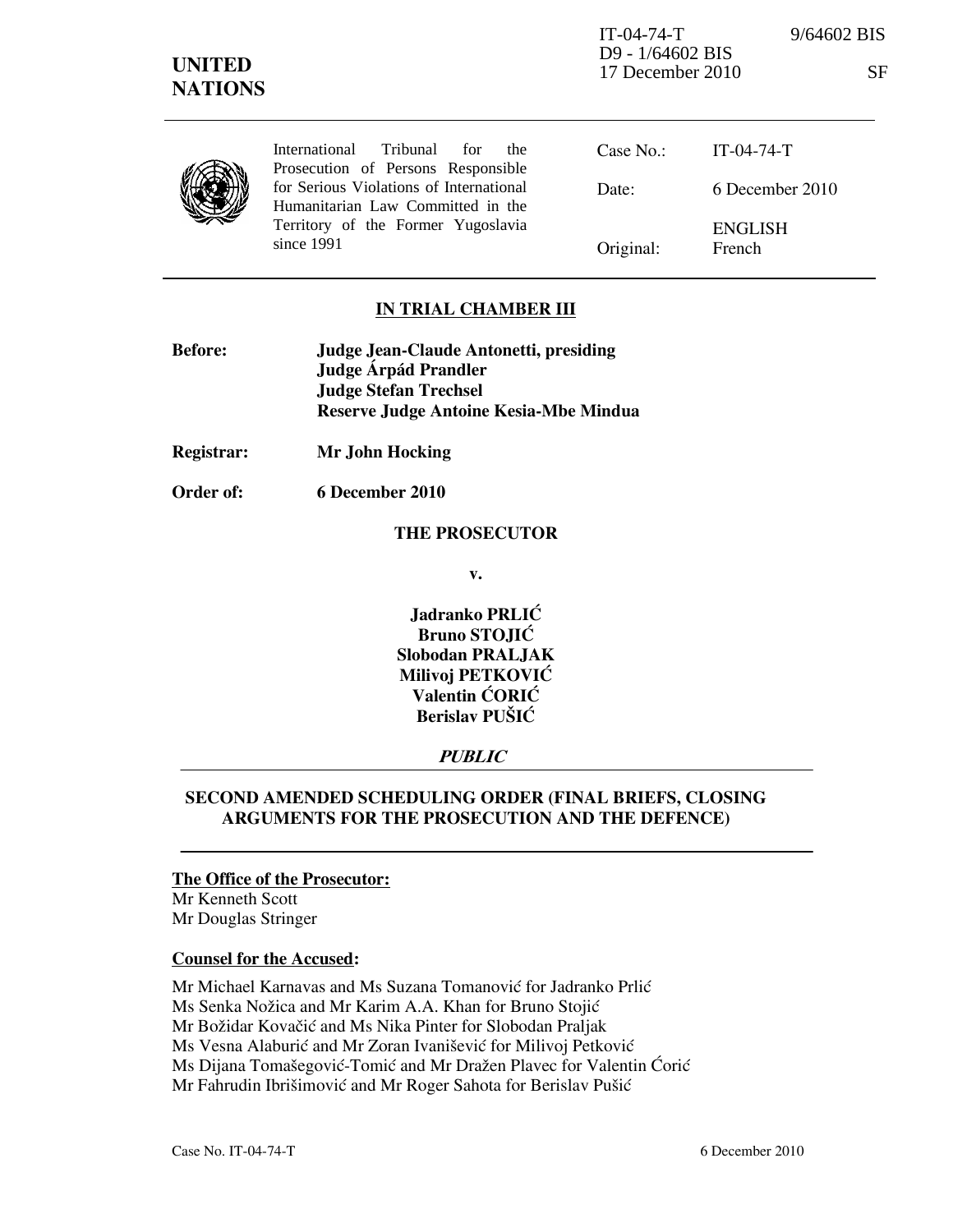TRIAL CHAMBER III ("Chamber") of the International Tribunal for the Prosecution of Persons Responsible for Serious Violations of International Humanitarian Law Committed in the Territory of the Former Yugoslavia since 1991 ("Tribunal"),

**SEIZED** of "Valentin Coric's Request for Reconsideration of the 22 November 2010 Scheduling Order, or in the Alternative, Certification to Appeal", filed as a public document by Counsel for the Accused Valentin Coric ("Coric Defence") on 24 November 2010 ("Coric Defence Request"),

**SEIZED** of "Bruno Stojić's Motion for Reconsideration or, in the Alternative, for Certification to Appeal the Ordonnance portant modification du calendrier (mémoires en clôture, réquisitoire et plaidoiries finales) issued on 22 November 2010", filed as a public document by Counsel for the Accused Bruno Stojić ("Stojić Defence") on 25 November 2010 ("Stojić Defence Motion"),

NOTING the "Scheduling Order (Final Briefs, Closing Arguments for the Prosecution and the Defence)", issued as a public document by the Chamber on 1 November 2010 ("Order of 1 November 2010"), in which the Chamber notably decided (1) that the parties shall file their final trial briefs by 13 December 2010 at the latest, (2) that the final trial brief shall not exceed 300 pages for the Office of the Prosecutor ("Prosecution") and those of each of the Defence teams shall not exceed 200 pages, (3) that if the parties wish to attach annexes, they should not exceed 100 pages for the Prosecution and 50 pages for the Defence teams, (4) that the Chamber shall hear the Prosecution's closing arguments beginning on 17 January 2011 and the Defence closing arguments as soon as the Prosecution has finished, (5) that the Prosecution shall have 15 hours available to it to present its closing arguments while each of the Defence teams shall have 4 hours,<sup>1</sup>

NOTING the "Amended Scheduling Order (Final Trial Briefs, Closing Arguments for the Prosecution and the Defence)", issued as a public document by the Chamber on 22 November 2010 ("Order of 22 November 2010"), in which the Chamber amended the Order of 1 November 2010 and decided (1) that the parties shall file their final trial briefs no later than 4 January 2011, (2) that the Chamber shall hear the closing arguments for the Prosecution starting from 31 January 2011, and the closing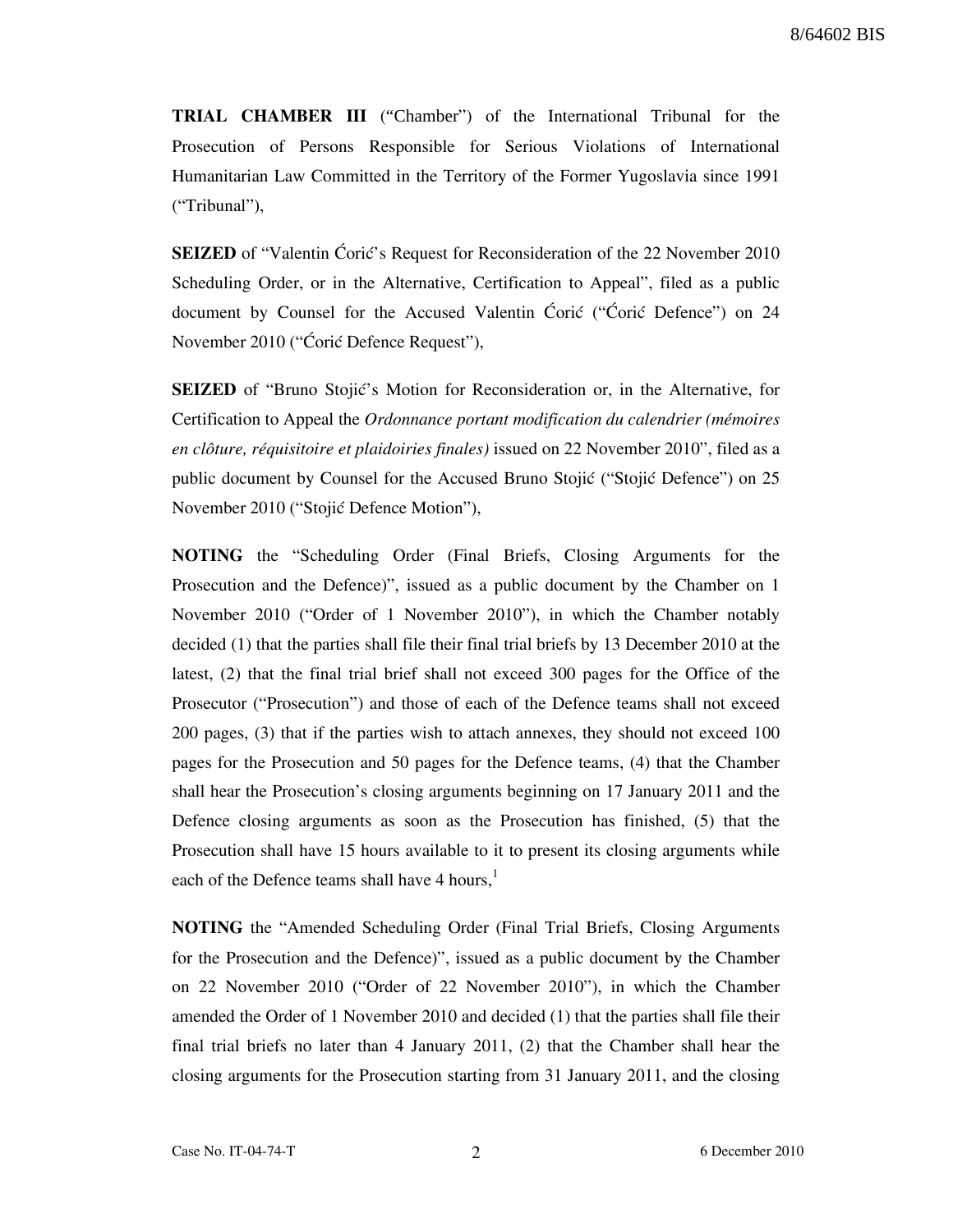7/64602 BIS

arguments for the Defence once the Prosecution has ended its closing arguments, (3) that the Prosecution's final trial brief shall not exceed 400 pages and that in case the Prosecution wishes to attach annexes, they may not exceed 200 pages and (4) that each Defence team will have 5 hours available to present its closing arguments, $<sup>2</sup>$ </sup>

**CONSIDERING** that in the Coric Defence Request, the Coric Defence respectfully asks the Chamber firstly to reconsider the Order of 22 November 2010 insofar as it concerns (1) the Chamber's decision to grant 100 additional pages to the Prosecution for its final trial brief and 100 additional pages for any annexes and (2) the Chamber's decision to hear closing arguments of the Prosecution as of 31 January 2011, allowing approximately four weeks time between the filing of the final trial briefs and the start of the closing arguments, instead of the five weeks initially planned in the Order of 1 November  $2010<sup>3</sup>$ 

**CONSIDERING** that in this respect, the Coric Defence argues that the Chamber did not provide any explanation as to its decision to amend the number of pages granted to the Prosecution for its final trial brief and annexes aside from the fact that it has the burden of proof, and that the Chamber did not explain how its initial decision to grant 300 pages to the Prosecution for its final trial brief and 100 pages for possible annexes, as stated in the Order of 1 November 2010, constitutes an error by the  $Chamber.<sup>4</sup>$ 

CONSIDERING that the Ćorić Defence notes furthermore that, whereas the Order of 1 November 2010 provided for a time period of 40 days between the filing of the final trial briefs and the start of the closing arguments, the Order of 22 November 2010 provides for a time period of 25 days, even though it grants more pages to the Prosecution for its final trial brief and annexes,<sup>5</sup>

**CONSIDERING** that the Ćorić Defence requests that it be granted the appropriate time to prepare its closing arguments in light of the final trial briefs and asks, therefore, that the oral arguments not start before 15 February  $2010$ ,<sup>6</sup>

<sup>&</sup>lt;sup>1</sup> Order of 1 November 2010, pp. 7 and 8.

<sup>2</sup> Order of 22 November 2010, p. 11.

 $3$  Ćorić Defence Motion, para. 1.

 $4$  Ćorić Defence Motion, paras 5 to 8.

 $5$  Ćorić Defence Motion, para. 9.

 $6$  Ćorić Defence Motion, para. 9.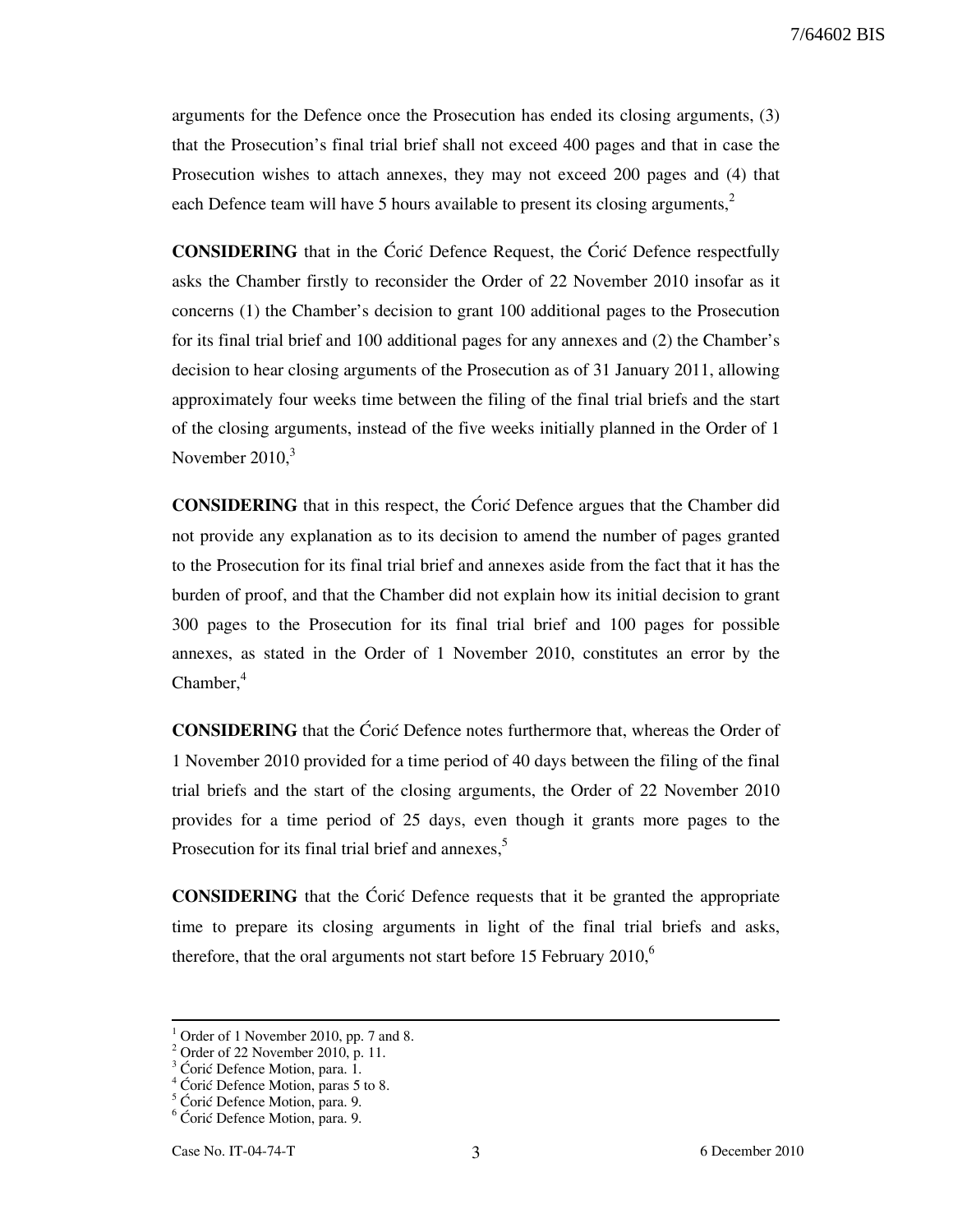**CONSIDERING** that the Coric Defence requests, in the alternative, that the Chamber certify an appeal to the Order of 22 November 2010 as the final trial briefs and closing arguments conclude four years of proceedings and that preparing the closing arguments well is essential to the outcome of the trial and its fairness, and that the immediate resolution of this issue by the Appeals Chamber may materially advance the proceedings, $\frac{7}{2}$ 

**CONSIDERING** that in its Motion, the Stojic Defence respectfully requests, firstly and following the example of the Coric Defence, that the Chamber reconsider the time period of just under four weeks between the filing of the final trial briefs and the start of the closing arguments imposed by the Chamber in the Order of 22 November 2010, otherwise the Chamber will have granted the Stojić Defence less time to review the Prosecution's final trial brief, which is considerably larger,<sup>8</sup>

**CONSIDERING,** in this respect, that the Stojić Defence recalls that in the Order of 1 November 2010, the Chamber granted a period of five weeks to the parties to review approximately 1300 pages of their final trial briefs and to prepare their closing arguments; that in the Order of 22 November 2010, the Chamber grants a period of less than four weeks to the parties to review 1400 pages of their final trial briefs and argues, therefore, that the Chamber committed an error in shortening the time period between the filing of the final trial briefs and the start of the closing arguments, while simultaneously granting the Prosecution additional pages for its final trial brief, $\frac{9}{2}$ 

**CONSIDERING** that the Stojić Defence notes moreover that in the Order of 22 November 2010, the Chamber took into account that the Prosecution was granted additional pages for its final trial brief when it increased the time allotted to the Defence teams for their closing arguments – the Chamber having granted each of the Defence teams five hours instead of four in the Order of 1 November 2010 – and notes that there is a contradiction between this decision and the imposition of a shorter time period between the filing of the final trial briefs and the start of the closing arguments, $10$ 

 $\frac{7}{7}$  Ćorić Defence Motion, para. 4.

<sup>&</sup>lt;sup>8</sup> Stojić Defence Motion, para. 1.

<sup>&</sup>lt;sup>9</sup> Stojić Defence Motion, para. 8.

 $10$  Stojić Defence Motion, para. 12.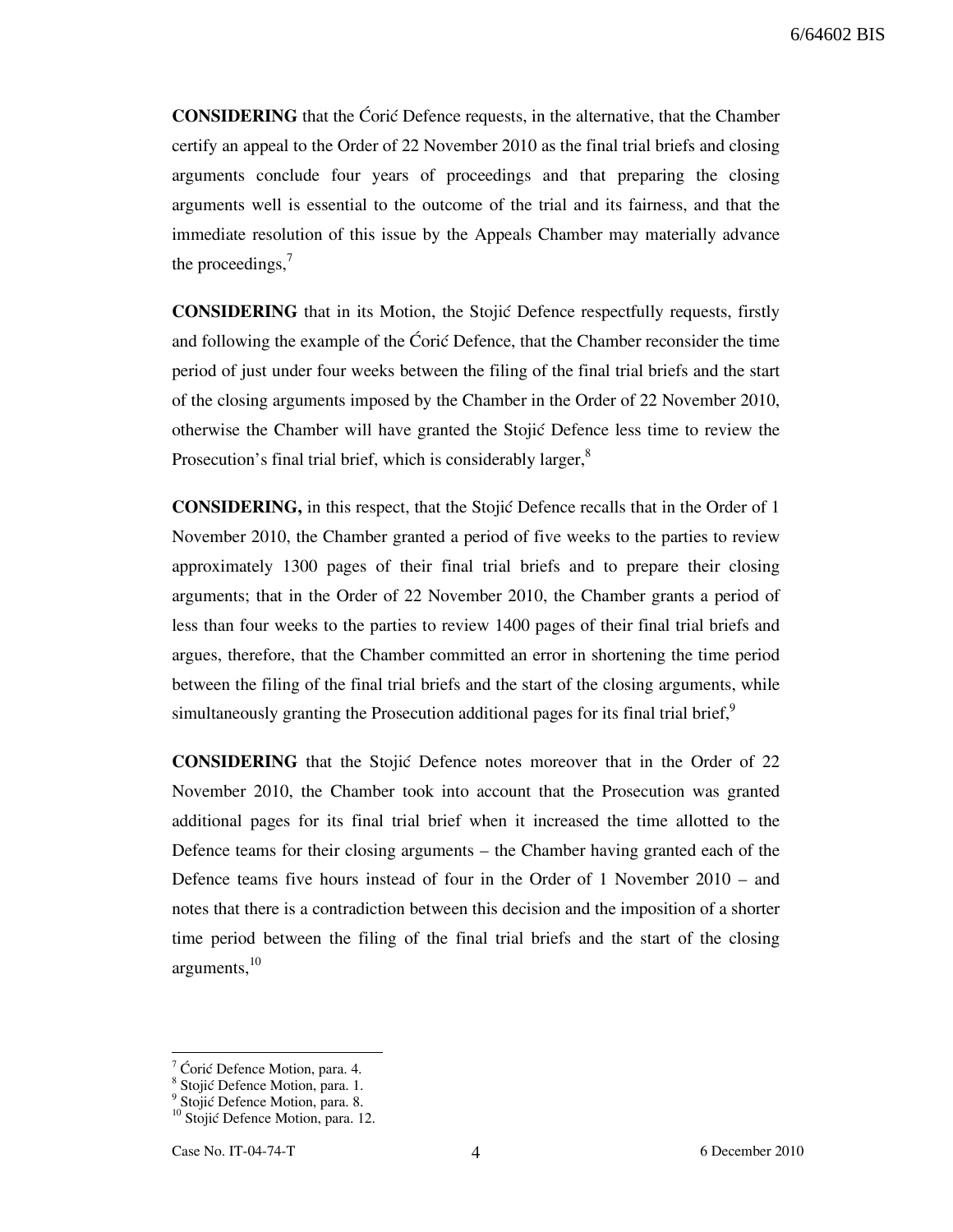5/64602 BIS

**CONSIDERING** that the Stojić Defence concludes by stating that granting an appropriate time limit between the filing of the final trial briefs and the start of the closing arguments would allow the parties to prepare their closing arguments better and to present more focused and organised oral submissions<sup>11</sup> and that, therefore, it asks the Chamber to grant two additional weeks to the parties to prepare their closing arguments, with those of the Prosecution thus beginning on 14 February 2011, $^{12}$ 

**CONSIDERING**, in the alternative, that the Stojić Defence respectfully asks the Chamber to certify an appeal to the Order of 22 November 2010 with regards to the time period granted by the Chamber between the filing of the final trial briefs and the start of the Prosecution's closing arguments,<sup>13</sup>

**CONSIDERING** that in support of this Motion, the Stojic Defence argues that the issue of the ability of the Stojić Defence to prepare appropriately its response to the arguments and evidence put forth by the Prosecution and the other Defence teams in their final trial briefs and annexes constitutes an issue that satisfies the conditions required to certify an appeal of the Order of 22 November 2010 as it affects the right of the Accused Stojić to prepare his defence and, consequently, compromises the fairness of the trial and that an immediate resolution of this issue could materially advance the proceedings, <sup>14</sup>

CONSIDERING that the other parties did not file a response,

**CONSIDERING** that, with respect to the Coric Defence Motion regarding the number of pages allotted to the Prosecution, the Chamber recalls that if it increased this number in its Order of 22 November 2010, it is not because it committed an error in the Order of 1 November 2010, but because it wished, in view of the arguments raised by the Prosecution and by virtue of its discretionary power, to show flexibility towards the Prosecution by granting it 100 additional pages for its final trial brief and 100 additional pages for the annex,  $15$ 

**CONSIDERING** that it appears that the Coric Defence objects to the Chamber's discretionary power in the matter of its administration over the trial and merely

 $11$  Stojić Defence Motion, paras 9 to 11 and 14.

<sup>&</sup>lt;sup>12</sup> Stojić Defence Motion, para. 15.

<sup>&</sup>lt;sup>13</sup> Stojić Defence Motion, para. 1.

<sup>&</sup>lt;sup>14</sup> Stojić Defence Motion, paras 16 and 17.

 $15$  Order of 22 November 2010, pp. 8 and 9.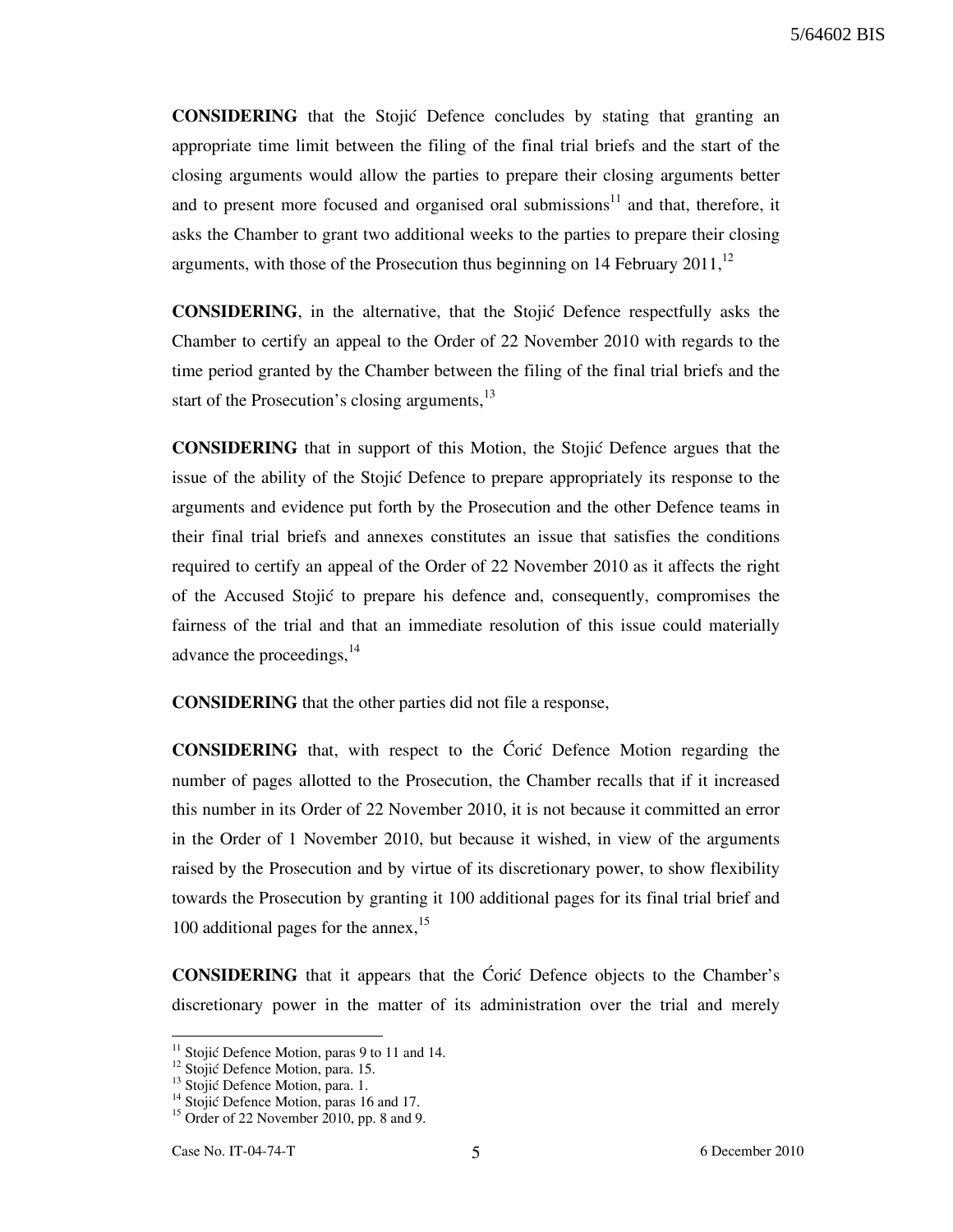questions the Chamber's decision without putting forth exceptional circumstances or a discernible error on the part of the Chamber that would require a reconsideration of the Order of 22 November 2010 insofar as it relates to the number of pages allotted to the Prosecution for its final trial brief,

**CONSIDERING** that the Chamber decides, consequently, to deny the Ćorić Defence Motion insofar as it concerns the Chamber's decision to allocate additional pages to the Prosecution for its final trial brief and possible annexes,

**CONSIDERING** that, with respect to the Motions from the Stojić and Corić Defences regarding the starting date for the closing arguments, the Chamber notes, in the manner of these two Defence teams, that in the Order of 22 November 2010, it provided less time between the filing of the final trial briefs and the start of the closing arguments than in the Order of 1 November 2010, while at the same time allotting more pages to the Prosecution for its final trial brief and annexes,<sup>16</sup>

CONSIDERING that the Chamber inadvertently shortened the time period between the filing of the final trial briefs and the start of the closing arguments, and that, consequently, it erred with respect to this point,

CONSIDERING that, making use of its discretionary power in the matter of its administration over the trial and having taken into account the volume of the Prosecution's final trial brief as stated in the Order of 22 November 2010, the Chamber deems that the time period of five weeks initially provided in the Order of 1 November 2010 is sufficient to allow the Defence teams to analyse the Prosecution's final trial brief and adapt its closing arguments to the said brief,

CONSIDERING that the Chamber decides that it is appropriate therefore to reconsider the Order of 22 November 2010 and retain the time period of five weeks between the filing of the final trial brief and the start of the closing arguments as set out in the Order of 1 November 2010,

<sup>&</sup>lt;sup>16</sup> Order of 1 November 2010, p. 8; Order of 22 November 2010, p. 11. In the Order of 1 November 2010, the Chamber determined that it would hear the closing arguments as of 17 January 2011, that is five weeks after the filing of the final trial briefs. In the Order of 22 November 2010, the Chamber amended its schedule and ordered the final trial briefs to be filed on 4 January 2011 and set the start of the closing arguments for 31 January 2011, which is a time period of approximately four weeks.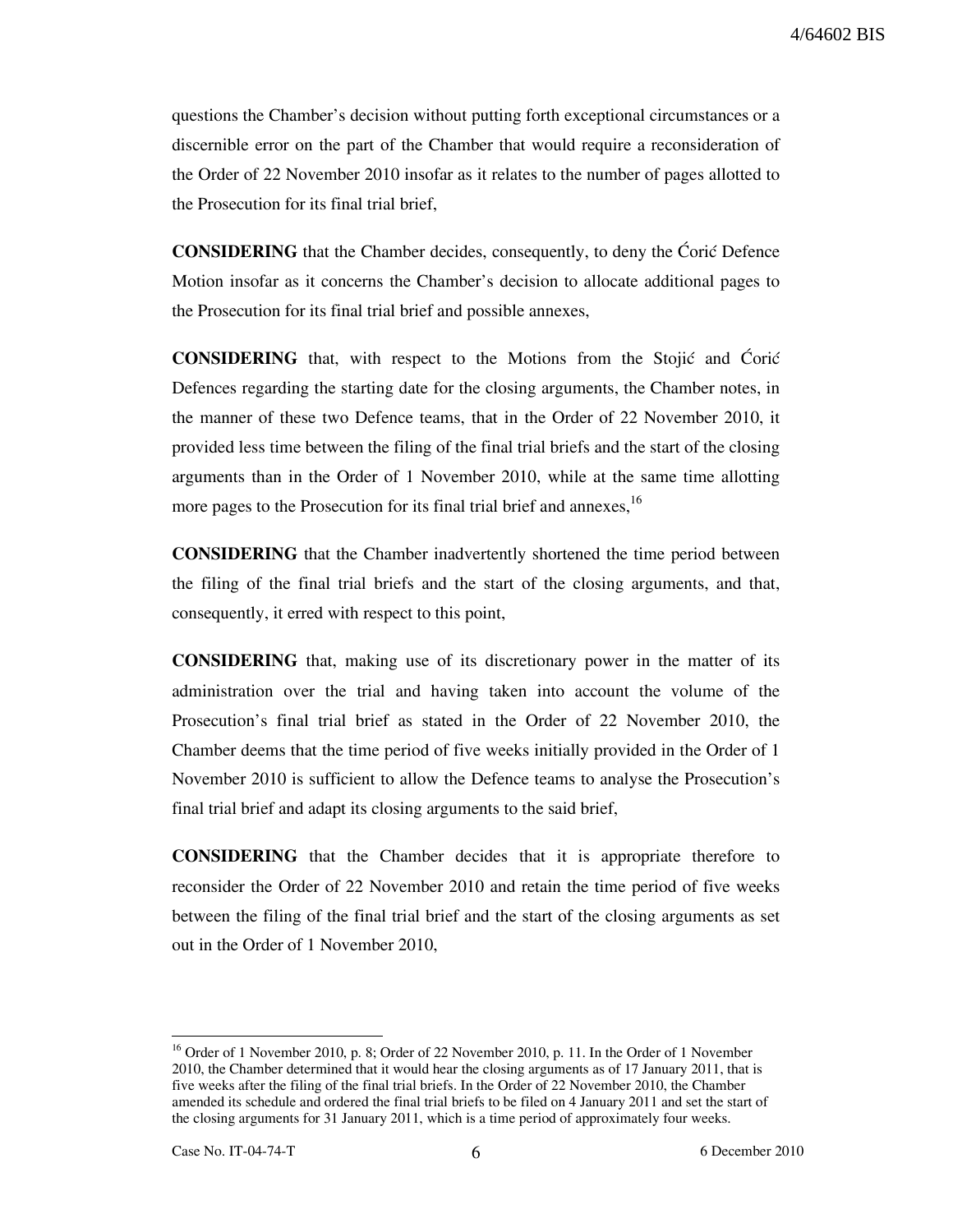CONSIDERING, consequently, that the Chamber will hear the Prosecution's closing arguments as of 7 February  $2011$ ,<sup>17</sup>

CONSIDERING that, with respect to the requests for certification to appeal from the Stojić and Corić Defence teams regarding the time period between the filing of the final trial briefs and the start of the Prosecution's closing arguments, the Chamber is convinced that by reinstating a five week time period between the filing of the final trial briefs and the start of the closing arguments, the Defence teams will have sufficient time in which to prepare their closing arguments,

CONSIDERING, consequently, that the Chamber deems that this issue is not likely to significantly affect the fairness and expeditiousness of the proceedings or the outcome of the trial,

CONSIDERING, furthermore, that the Chamber is convinced that seizing the Appeals Chamber at this stage would not materially advance the proceedings but would likely delay them,

**CONSIDERING** that, with respect to the request from the Coric Defence for certification to appeal the Chamber's decision to grant additional pages to the Prosecution for its final trial brief and its annexes, the Chamber endorses the arguments of the Ćorić Defence set out in the Ćorić Defence Response of 17 November 2010, according to which "the matter of word limits furthermore is a typical discretionary issue, the merits of which the Trial Chamber can better assess than can the Appeals Chamber"<sup>18</sup> and that "rather than ensure the trial is fair and expeditious, certification for appeal will inevitably result in unacceptable delays and injustice […] because the appeals procedure will necessarily take many weeks to complete", $^{19}$ 

CONSIDERING, consequently, that the Chamber is convinced of the reasonable nature of the Order of 22 November 2010 insofar as it relates to the size of the

 $17$  The Chamber deems it preferable, for practical reasons, to commence hearing the closing arguments on Monday, 7 February 2011 and not on Tuesday, 8 February 2011, even if this leaves the parties a time period of five weeks minus one day between the filing of the final trial brief and the start of the closing arguments.

<sup>&</sup>lt;sup>18</sup> "Valentin Ćorić's Response to the 'Prosecution Motion for Reconsideration of Scheduling Order, or in the Alternative, Certification to Appeal'", public, 17 November 2010 ("Ćorić Defence Response of 17 November 2010), para. 11.

 $19$  Ćorić Defence Response of 17 November 2010, para. 12.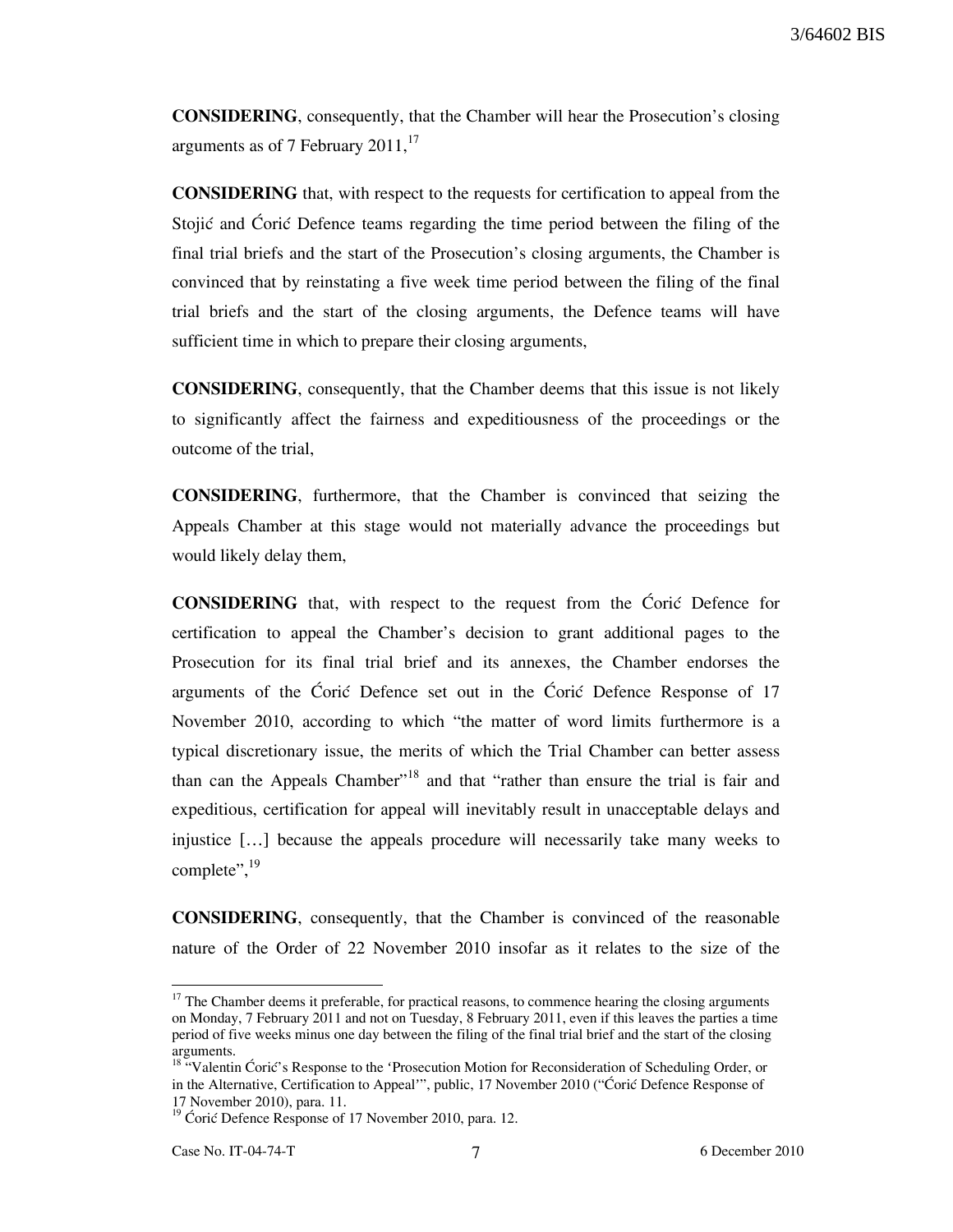Prosecution's final trial brief and deems that the Ćorić Defence has failed to show how the issue relating to the size of the final trial brief may be an issue likely to significantly affect the fairness and expeditiousness of the proceedings or the outcome of the trial and that the immediate resolution of this issue by the Appeals Chamber may materially advance the proceedings,

CONSIDERING, consequently, that the Chamber decides to deny the requests for certification to appeal from the Stojić and Ćorić Defence teams,

#### FOR THE FOREGOING REASONS,

PURSUANT TO Rules 54, 73 (B) and 86 of the Rules of Procedure and Evidence,

**PARTIALLY GRANTS,** by a majority, the Motions of the Stojić and Coric Defence teams,

ORDERS, by a majority, that:

(1) the Chamber shall hear the closing arguments for the Prosecution starting on 7 February 2011 and the closing arguments for the Defence once the Prosecution has ended its closing arguments.

### RECALLS that:

- (1) the parties shall be required to file their final trial briefs no later than 4 January 2011.
- (2) The Prosecution's final trial brief shall not exceed 400 pages and that of each Defence team shall not exceed 200 pages. The Chamber adds, in the event the parties would like to attach annexes, that they may not exceed 200 pages for the Prosecution and 50 pages for the Defence teams and may not in any case contain arguments of fact or of law.
- (3) No written response to the final trial briefs shall be allowed.
- (4) The Chamber hereby grants 15 hours to the Prosecution to present its closing arguments.